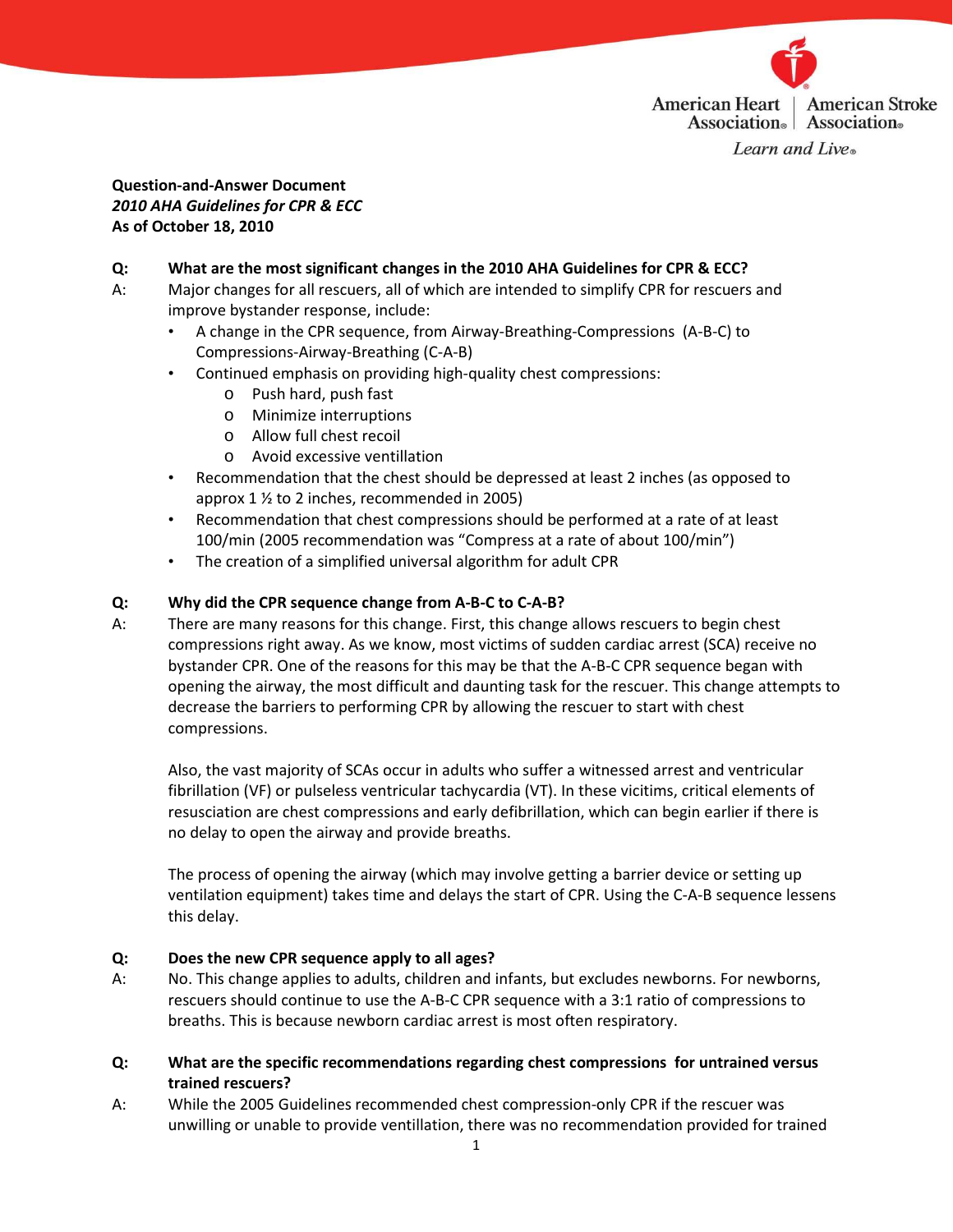versus untrained rescuers. Research now tells us that Hands-Only CPR is easier for a bystander to perform and that survival rates are similar with either Hands-Only CPR or CPR with both compressions and breaths. Therefore, the new recommendations are:

- If a bystander is not trained in CPR, he/she should provide Hands-Only CPR for an adult who suddenly collapses, or follow the directions of the EMS dispatcher
- All trained rescuers should, at a minimum, provide chest compressions for victims of **SCA**
- If a trained lay rescuer is able, he/she should perform rescue breaths at rate of 30:2

In all cases, the rescuer should continue CPR until an AED is available for use or EMS arrives and assumes care.

# Q: Why do the 2010 Guidelines put so much emphasis on chest compressions?

A: Chest compressions provide vital blood flow to the heart and brain during an SCA, and research shows that delays or interuptions to compressions reduced survival rates. Research shows that rescuers who opened the airway first took 30 critical seconds longer to begin chest compressions than those who started CPR with chest compressions.

Ventilations are not as critical, as victims will have oxygen remaining in their lungs and bloodstream for the first few minutes of an SCA. Starting CPR with chest compressions can pump that blood to the victim's brain and heart sooner.

Compressions should be started as soon as possible, and interruptions in chest compressions should be minimized throughout the entire resuscitation process.

# Q: Why is AHA recommending a new depth for chest compressions?

A: We know that rescuers often don't compress deep enough despite messaging to "push hard, push fast." The 2005 Guidelines recommended a range of compression depth (between 1 ½ to 2 inches), and a range may cause confusion. To simplify compressions, one compression depth is now recommended. Also, science suggests compressions of at least 2 inches are more effective than those of 1 ½ inches.

# Q: Why is AHA recommending a new rate for providing for chest compressions?

A: The new recommendation for the rate of chest compressions is that, "It is reasonable for lay rescuers and HCPs to perform chest compressions at a rate of at least 100/min." Studies have shown that higher compression rates are associated with higher survival rates (and slower compression rates with lower survival rates). Also, the number of compressions per minute is shown to be an important factor in the return of spontaneous circulation, or ROSC.

# Q: Why was "Look, Listen, and Feel for Breathing" eliminated in the 2010 Guidelines?

A: This action was removed from the CPR sequence since the sequence now begins with compressions. Also, this action delays the resuscitation process for rescuers performing CPR with both compressions and breaths. The 2010 Guidelines recommend that after delivery of 30 compressions, the rescuer should open the airway and deliver 2 breaths. Breaths should be given if the adult is unresponsive and not breathing or not breathing normally.

# Q: What is the simplified universal algorithm for adult CPR and why was it created?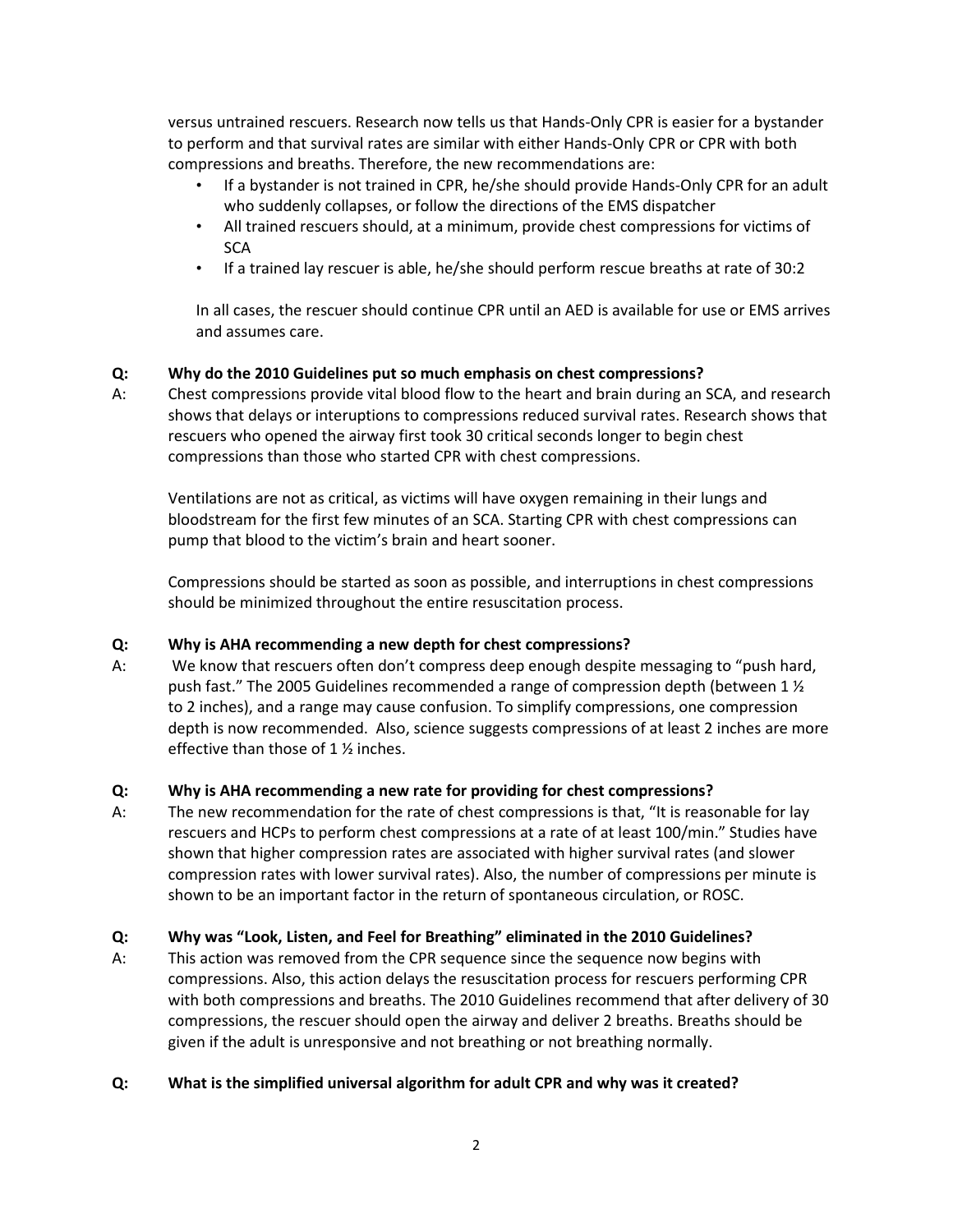A: An algorithm is a sequence of actions dipicted visually. A universal algorithm for adult CPR was created as part of the 2010 Guidelines in an effort to simplify lay rescuer training and continue to emphasize need for early chest compressions for adult victims of SCA.

### Q: If chest compressions are so important, why aren't ventilations eliminated completely?

A: Studies have shown that CPR that combines chest compressions and ventilations is the most effective method for treating children and infants, because cardiac arrest in children and infants is typically secondary to conditions that compromise or prevent breathing (hypoxia). A combination of compressions and breaths is also the most effective in the treatment of adult cardiac arrest caused by near-drowning, trauma, drug overdose and other non-cardiac causes.

The challenge in adopting compression-only CPR as the ONLY form of CPR is that rescuers would not be prepared to give ventilations to those who need them the most. If two forms of CPR are taught, rescuers also would need to be trained to differentiate between cardiac arrests caused by different circumstances– either resulting from cardiac or respiratory causes. This would complicate training, especially for bystanders, and reduce the likelihood that they would take correct and prompt action in an emergency.

### Q: What are the key changes for 911 dispatchers?

New guidelines include recommendations specific to dispatchers, including:

- Dispatchers should be trained to identify agonal gasps to help rescuers who may be confused by agonal gasps or seizure-like activity.
- A strong recommendation that dispatchers instruct untrained rescuers to provide Hands-Only CPR for victims who are not breathing or not breathing normally and provide instructions for both compressions and breathing if they suspect respiratory arrest.

# Q: Are there key changes affecting emergency medical services (EMS)?

A: Yes, among the 2010 Guidelines recommendations for healthcare professionals are new recommendations for the activation of EMS. Instead of immediately activating EMS after finding an unresponsive victim, as recommended in the 2005 Guidelines, healthcare professions should now first check for response to determine if the victim is not breathing or not breathing normally.

Once the healthcare professional identifies an adult victim unresponsive with no breathing or no normal breathing he/she should activate EMS response. He/she then should retrieve an AED or send someone to do so. If the healthcare provider does not feel a pulse within 10 seconds, he/she should begin CPR and use the AED when it is ready.

# Q: What are the key recommendations for healthcare professionals?

Key recommendations for healthcare professionals include:

- Effective teamwork techniques should be learned and practiced regularly
- Professional rescuers should use quantitative waveform capnography the monitoring and measuring of carbon dioxide output  $-$  to confirm intubation and monitor CPR quality
- Therapeutic hypothermia, or cooling, should be part of an overall interdisciplinary system of care after resuscitation from cardiac arrest
- Atropine is no longer recommended for routine use in managing and treating pulseless electrical activity (PEA) or asystole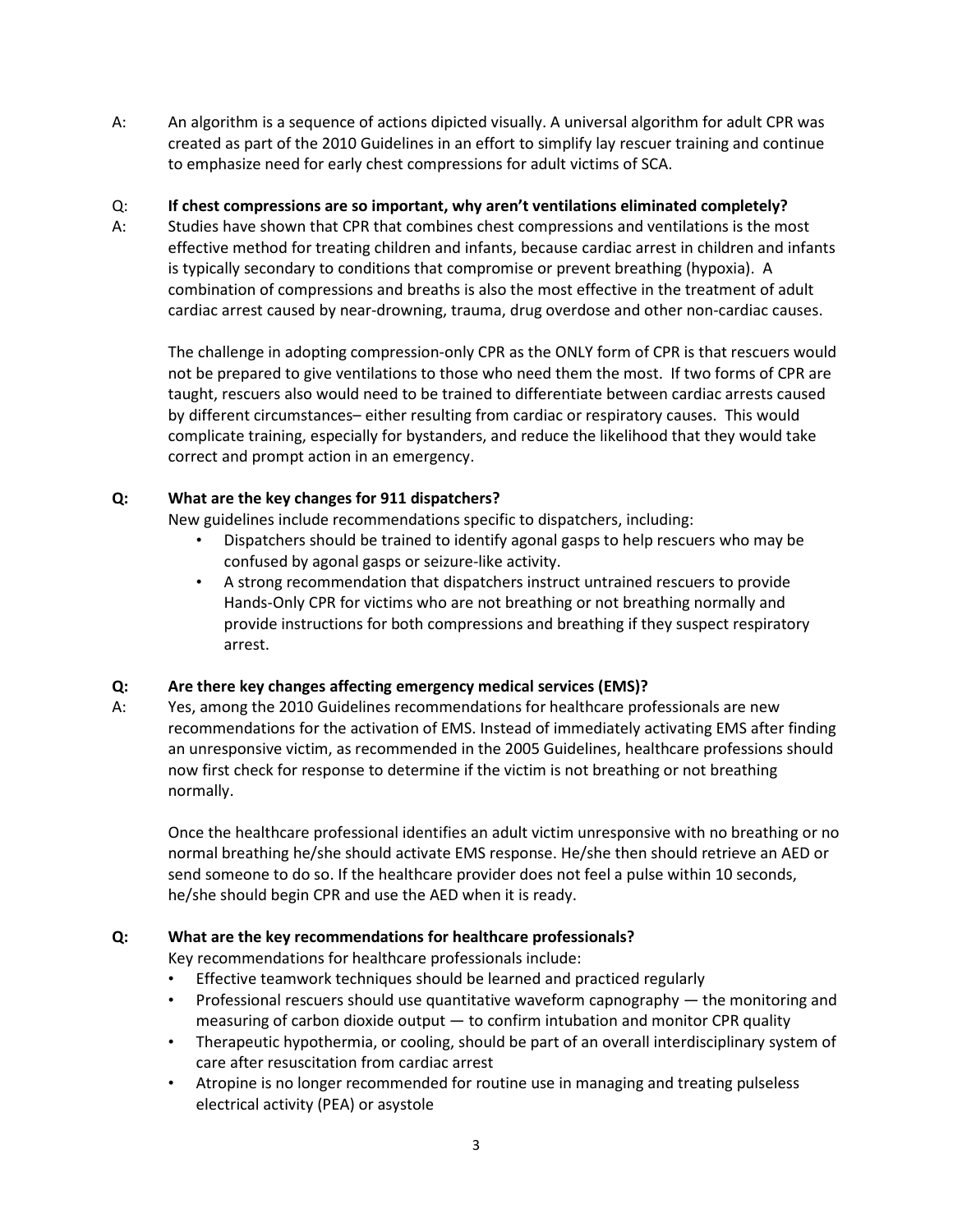## Q; Are there key changes regarding use of AEDs?

- A: The 2010 Guidelines include the following recommendations regarding AEDs:
	- For infants, while a manual defibrillator is preferred, an AED may now be used if a manual defibrillator is not available

## Q: Will the changes to the CPR sequence mean that AEDs have to be reprogrammed?

A: The AHA does not require AED manufacturers to make changes to devices based on the new Guidelines. However, some manufacturers may wish to make changes to their devices' voice prompts to emphasize or reiterate the new sequence.

## Q: Were AED or other device manufacturers told in advance about the changes in the 2010 Guidelines?

A: No. Due to the strict embargo of the 2010 AHA Guidelines for CPR & ECC, the AHA could not provide manufacturers of CPR, first aid or other ECC devices with any information prior to October 18, 2010. AHA realizes that, if manufacturers wish to update devices to reflect changes to the Guidelines, it will take time for these devices to be updated. Rescuers should continue to follow the prompts of any AED or other device that they may encountereven if it is programmed to follow the CPR sequence in the 2005 Guidelines. The release of new recommendations is not meant to imply that care involving the use of earlier Guidelines is either unsafe or ineffective.

## Q: Now that new guidelines for CPR and ECC have been released, does that mean the "old" guidelines and the "old" way of performing CPR are not safe or effective?

A: The recommendations in the 2010 AHA Guidelines for CPR & ECC confirm the safety and effectiveness of many existing approaches, acknowledge that some may not be optimal, and introduce new treatments that have undergone intensive evaluation. These new recommendations do not imply that care involving the use of earlier Guidelines is either unsafe or ineffective. This includes providing CPR using the A-B-C sequence. People should continue to perform CPR just as they were last trained and follow the prompts of the AED that they are using.

# Q: When will the new guidelines for CPR "go into affect" since new materials are not yet available?

A: In November 2010, AHA will begin conducting official Guidelines Instructor Updates, during which materials will be provided to Instructors that allow them to integrate new science into the current courses they are teaching. Until Instructors receive these materials, they should continue to teach the same science they have been teaching using the current materials. Training materials reflecting the new Guidelines will launch throughout 2011 and, as they are launched, the AHA will announce new materials to Instructors and Training Centers.

# Q: If I just took a CPR or ECC course, will I need to take the class again?

A: No, anyone who took an AHA CPR, first aid or advanced cardiovascular care course prior to the release of new Guidelines does not need to take the course again until it is time for retraining. For credentialed courses, course completion cards are recognized as valid for two years by the AHA, regardless of the science changes. An employer or regulatory agency may set specific requirements for either an in-service update, or require employees to retake the course with the new Guidelines.

# Q: If I don't have to take another class until my course completion card expires, should I perform CPR using the "old" sequence of A-B-C versus the new sequence of C-A-B?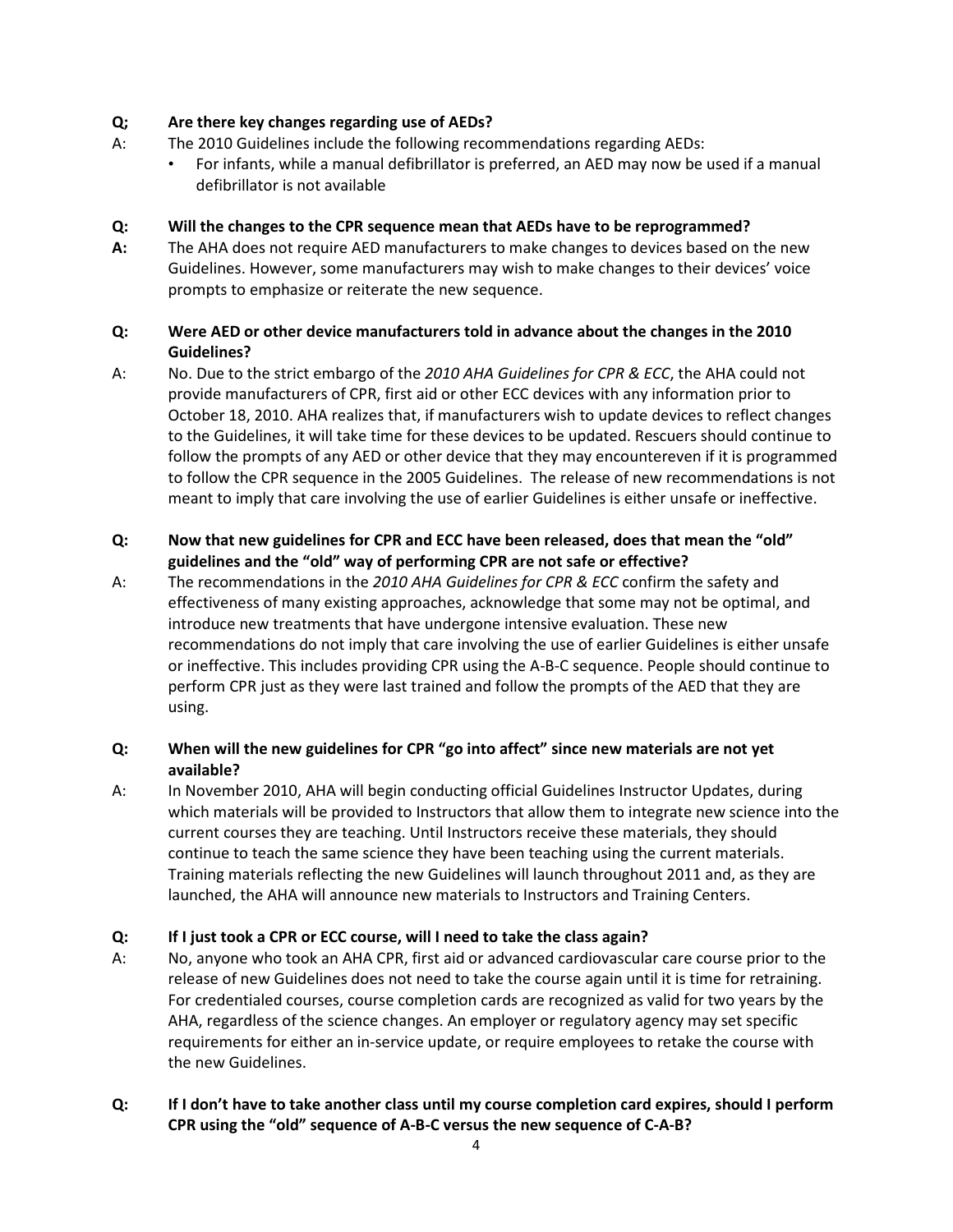A: You should continue to perform CPR the way you were taught to in your CPR class by your Instructor. New recommendations do not imply that care involving the use of earlier Guidelines is either unsafe or ineffective.

### Q: What about legal aspects of performing CPR using the "old" sequence?

A: Good Samaritan laws, which apply in most states, state that as long as a person is acting in good faith, he/she cannot be held liable. Performing CPR in the manner in which a person was taught is acting in good faith. The most important thing is that people take immediate action. The new recommendations do not imply that care involving the use of earlier Guidelines is either unsafe or ineffective.

## Q: Should EMS and hospitals (or everyone for that matter) begin implementing the new C-A-B CPR sequence immediately?

A: Local EMS and hospital protocols are determined by the medical director of those respective healthcare systems and may be changed by those authorities at any time. An EMS system or hospital may opt to implement C-A-B CPR at any time.

However, in November 2010, through official AHA Guidelines Instructor Updates, AHA will begin providing Instructors and Training Centers tools that will allow them to integrate the new science into their current courses. New training materials reflecting new Guidelines will become available throughout 2011. As they are released, the AHA will announce the new materials to Instructors and Training Centers.

- Q: I have purchased (or received) an AHA CPR Anytime kit, which teaches CPR using the A-B-C sequence. Should I not use the CPR taught through the kit? Will I be able to receive a refund or an updated CPR practice DVD refliecting the C-A-B sequence?
- A: The CPR that is taught in the CPR Anytime kits is safe and effective, and those who purchased CPR Anytime kits should continue to perform CPR the way it is taught on the CPR Anytime Skills Practice DVD. For this reason, there will not be a "replacement" DVD for the kit.

The kit teaches the core skills of CPR (both compressions and ventillations) and emphasizes the use and effectiveness of Hands-Only CPR for rescuers who are unwilling or unable to provide ventillations. Being prepared to respond with CPR is the most important part of CPR Anytime training.

#### Q: When will AHA courses reflect the new guidelines?

A: AHA training materials updated to reflect new Guidelines will launch throughout 2011. The tentative release dates for 2011 products were provided to the AHA Training Network in November 2009. Below are the current product release dates. Preliminary dates are subject to change at any time.

Confirmed Release Dates:

- November 3, 2010 AHA Reprint: 2010 GUidleines for CPR & ECC
- November 30, 2010 2010 Handbook of ECC for Healthcare Providers

#### Release Dates by Calendar Quarter:

# First Quarter 2011 (January – March)

- Basic Life Support for Healthcare Providers (BLS HCP)
- Family & Friends CPR